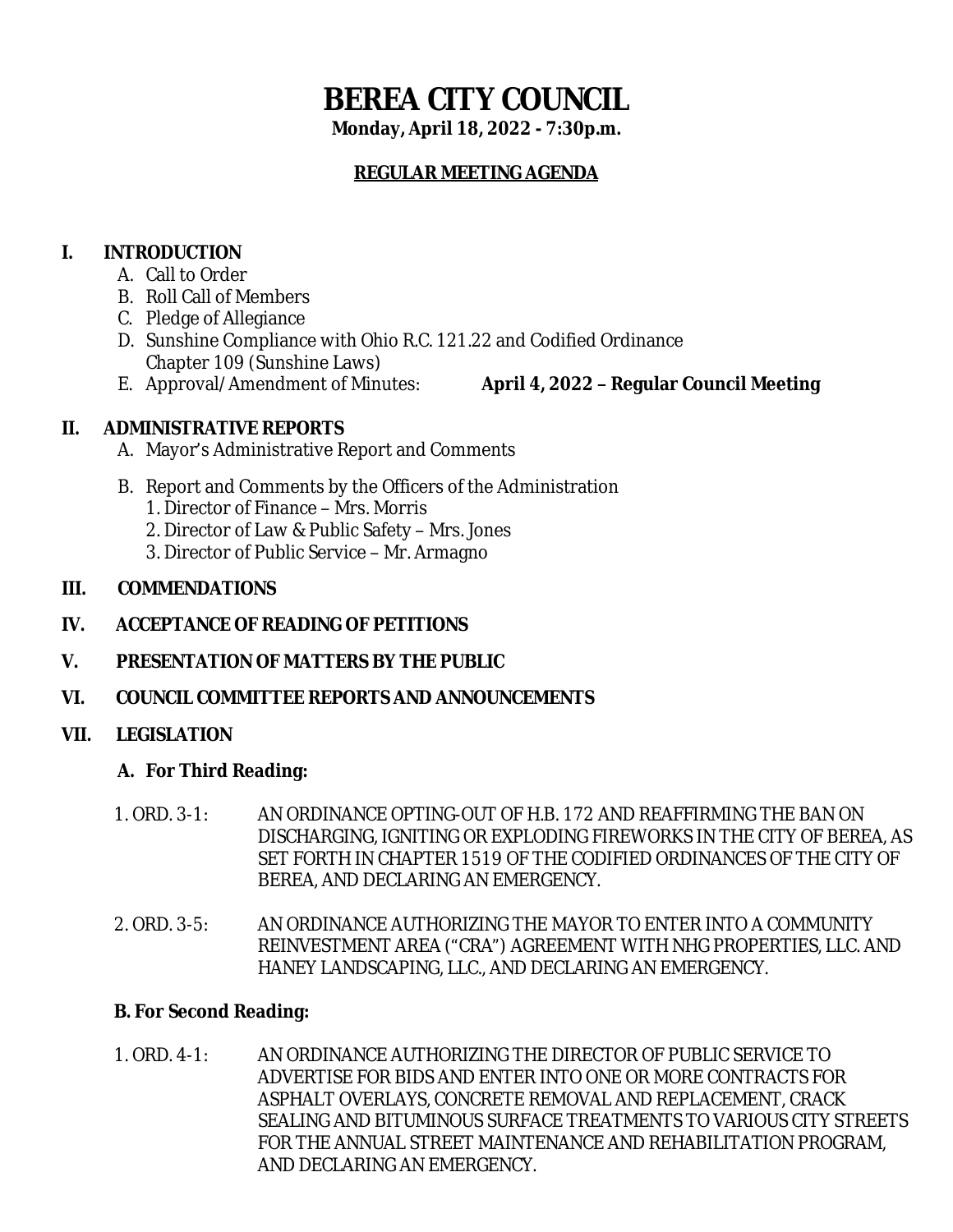- 2. ORD. 4-2: AN ORDINANCE AMENDING AND RECONSTITUTING SECTION 175.10, COMPENSATION SCHEDULE, OF CHAPTER 175, CLASSIFICATION AND COMPENSATION, OF TITLE VIII, PERSONNEL PLAN, OF THE CODIFIED ORDINANCES OF THE CITY OF BEREA TO PROVIDE AN UPDATED COMPENSATION SCHEDULE FOR CURRENT AND FUTURE CITY EMPLOYEES, EXPRESSLY REPEALING EXISTING SECTION 175.10 OF THE CODIFIED ORDINANCES, AND DECLARING AN EMERGENCY.
- 3. RES. 4-3: A RESOLUTION DECLARING IT NECESSARY TO IMPROVE THE STREETS AND OTHER PUBLIC PLACES IN THE CITY OF BEREA BY SUPPLYING THE SAME WITH ELECTRIC LIGHTING, INCLUDING TRAFFIC CONTROL LIGHTING, BY FIXING THE VALUE OF INTERSECTIONS NOT ASSESSED FOR TAXATION, AND AUTHORIZING THE DIRECTOR OF FINANCE TO MAKE AND FILE TENTATIVE ASSESSMENTS TO EFFECT THE SAME, AND DECLARING AN EMERGENCY.
- 4. ORD. 4-4: AN ORDINANCE DETERMINING TO PROCEED WITH THE IMPROVEMENT OF THE STREETS AND OTHER PUBLIC PLACES IN THE CITY OF BEREA BY SUPPLYING THE SAME WITH ELECTRIC LIGHTING, INCLUDING TRAFFIC CONTROL LIGHTING, AND TO LEVY ASSESSMENTS THEREFOR, AND DECLARING AN EMERGENCY.
- 5. ORD. 4-5: AN ORDINANCE APPROVING AND RATIFYING A THREE-YEAR COLLECTIVE BARGAINING AGREEMENT BETWEEN THE CITY OF BEREA AND THE UTILITY WORKERS UNION OF AMERICA, LOCAL 270, PURSUANT TO CHAPTER 4117 OF THE OHIO REVISED CODE, AND DECLARING AN EMERGENCY.

#### **C. For First Reading:**

- 1. RES. 4-7: A RESOLUTION APPROVING AND AUTHORIZING THE CHANGE OF THE NAME OF THE OUTDOOR MUNICIPAL POOL TO THE DAVE TRESSEL MEMORIAL POOL.
- 2. ORD. 4-8: AN ORDINANCE AMENDING SECTION 931.02(a), CRIMINAL ACTIVITIES AS A NUISANCE; ABATEMENT, PROCEDURE AND COSTS OF ENFORCEMENT, AND SECTION 1331.05(a), NUISANCE CONDITIONS AT LEASED PROPERTIES PROHIBITED – PROCEDURES – NUISANCE HEARING OFFICER, OF THE CODIFIED ORDINANCES OF THE CITY OF BEREA TO ADD VIOLATIONS OF CHAPTER 1519, FIREWORKS, AS QUALIFYING INCIDENTS TO A NUISANCE DECLARATION, AND DECLARING AN EMERGENCY.
- 3. ORD. 4-9: AN ORDINANCE AMENDING SECTION 1519.99, PENALTY, OF CHAPTER 1519, FIREWORKS, OF PART FIFTEEN, FIRE PREVENTION CODE, OF THE CODIFIED ORDINANCES OF THE CITY OF BEREA, AND DECLARING AN EMERGENCY.
- 4.ORD. 4-10: AN ORDINANCE AMENDING SECTION 100.03, ANNEXATION, OF CHAPTER 100, PURPOSE AND INTENT, OF THE ZONING CODE OF THE CITY OF BEREA TO ESTABLISH THE APPLICABLE ZONING DISTRICT OF ANY PROPERTY THAT MAY BE ANNEXED TO THE CITY OF BEREA.
- 5. RES. 4-11: A RESOLUTION ACKNOWLEDGING APRIL 22, 2022 AS EARTH DAY, AND APRIL 29, 2022 AS ARBOR DAY, AND PROMOTING AND ENCOURAGING ALL RESIDENTS OF THE CITY OF BEREA TO CULTIVATE AND APPRECIATE TREES AND ALL ARBOREAL GIFTS OF NATURE.